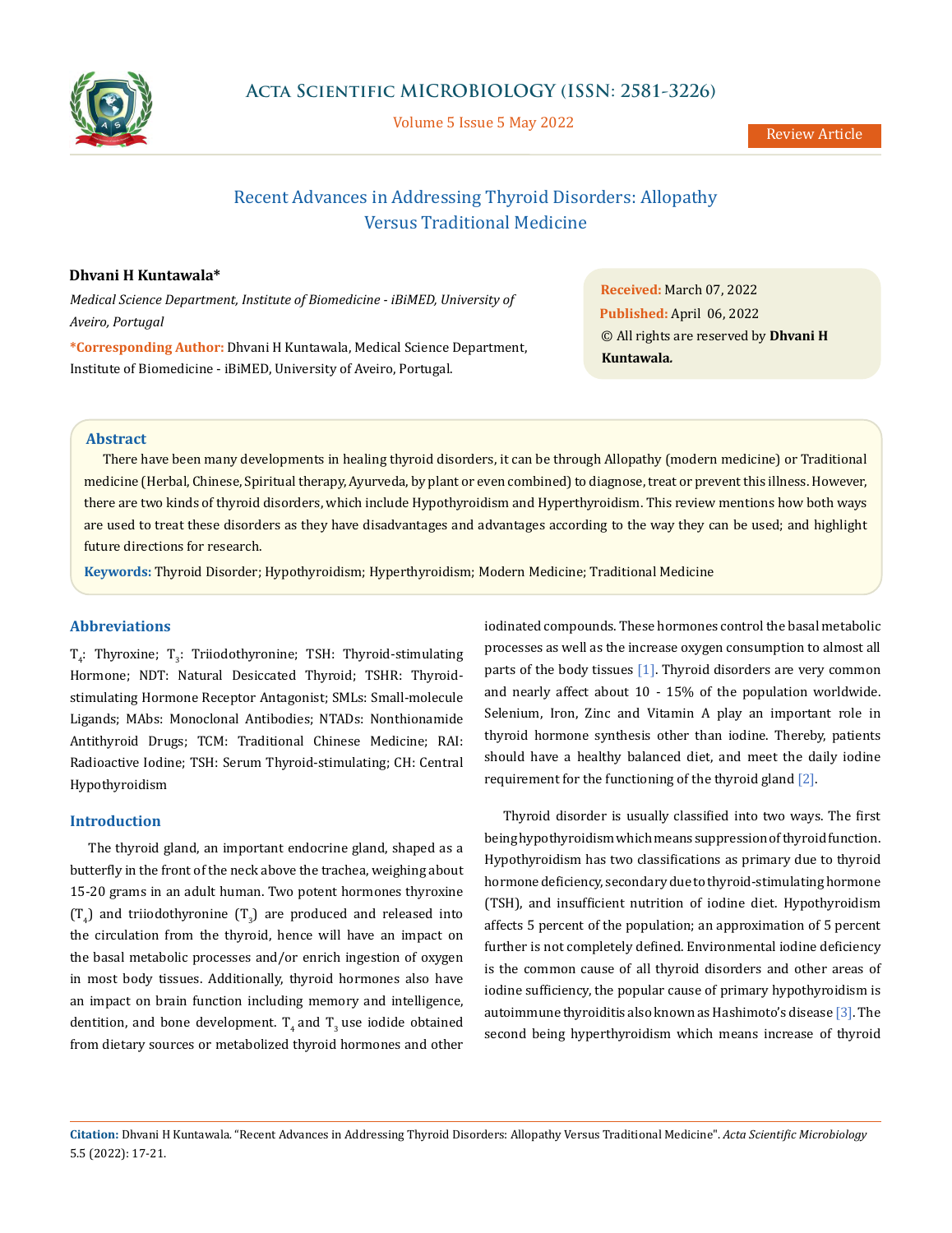function. "Graves's disease" is a common name used for this group. This disorder is also known as thyrotoxicosis (hyperactivity of the thyroid gland). Hyperthyroidism is rare and its occurrence remains unknown. Though increase level of thyroid hormones by secretion or synthesis can be a main cause. Major symptoms include anxiety, unintentional weight loss, arrhythmia, tremor, tachycardia, dry skin, constipation, menstrual irregularities, and sweating. When left untreated or ineffectively treated include neurological and/or musculoskeletal symptoms, cardiovascular disease, and infertility. This disorder is related with decreased quality of life and even increase mortality. Levothyroxine has been the main treatment for hypothyroidism and is a prescribed medicine required for basic health care [4].

### **Traditional medicine**

A few traditional medicines have been summarized in this review. Traditional medicine has been proven useful in several diseases specially through studying phytoconstituents and secondary metabolites. From the past few years' herbal drugs have proved a strong presence in helping to treat different metabolic diseases like hormonal imbalance and diabetes. This review depicted how herbal drugs have an impact on treating a slow progressing disease thyroid. Thyroid disorder happens when the thyroid gland grows slightly, and this is caused by an irregular growth of thyroid hormones. Hypothyroidism results from low levels of  $T_4$  and  $T_3$  in the circulation system hence metabolism of the body slows down and causes the following symptoms such as excessive weight loss, feeling cold, fatigue, blood pressure low and constipation etc. as discussed earlier [5].

Hyperthyroidism is caused by an increase of  $T_4$  and  $T_3$  levels in the systemic circulation. Several herbs have acted as antithyroid activity in both hypothyroidism and hyperthyroidism diseases. An herb called Bugleweed (*Lycopus virginicus*) is used as thyrosuppressive agent that overcomes the thyroid function. It inhibits the binding of the antibodies for Graves's diseases to the thyroid disease. Lemon balm (*Melissa Officinalis*) is also used a thyrosuppressive agent in treating hyperthyroidism by blocking the TSH binding to the receptor by acting on the hormones and receptors. Motherwort (*Leonurus cardiac*) has a common antiinflammatory activity since it contains flavonoids. This herb is mostly used in a combination with other herbs. Motherwort is known to treat symptoms of tachycardia and anxiety. Gotu Kola

(*Centella asiatica*) leaf comprises of asiaticoside, madecassic acid, and asiatic acid which is beneficial for treating hypothyroidism. The leaf has an energizing property to stimulate  $\mathrm{T}_4$  synthesis [4].

Traditional Chinese medicine (TCM) is known to treat infections, aliments, and other health problems for thousand years. Today, TCM can be used to observe and experience the treatment patterns that are closely related to hypothyroidism. TCM practice measurements of thyroid hormone levels, TSH figures and immunoglobulins. This can give a clear understanding of the disease and a clue to different herbal therapeutic approaches that can be applied. According to the TCM differentiations and treatment, hypothyroidism is associated with edema, consumptive deficiency, and other signs. Herbal and Acupuncture therapy can be used be along with the hormone replacement therapy to get a better result and overcome the unfavorable effects of levothyroxine (allopathic), On the other hand, it is important to know that all herbal preparations such as tonifying formulas have specific explanations and related effects and should never be used casually. When it comes to studying Conventional Western schools of medicine, the organ of the body is arbitrated, the body is studied as a sum of its parts and treated separately. Hospitals have different departments for treating different organs: one for the endocrinology, one for the heart patients; yet another one for surgery etc. While TCM is treats the whole body as a 'whole' and each body part is seen as a surface of the wider context. The diagnosis in the TCM pattern was controlled to recognition of signs and symptoms usually seen in hypothyroidism and tactual exploration of neck nodules in the thyroid gland. When compared to modern TCM, TSH values and immunoglobulins, can explain the type of disease and provide options to many herbal therapeutic methodologies that may help treat hypothyroidism. Hence, clinical management of this disorder has been a greater interest in the TCM area; making hypothyroidism no less dominant in the modern day TCM practice [5]. A pilot research study by Lee, Chung and Lee [6], showed the possibility effect on the intake patterns of Korean traditional alternative remedial amounts in thyroidectomized patients under hormone supplement in improving euthyroid status without an increase in levothyroxine.

#### **Allopathy**

People with hypothyroidism disorder should take thyroid hormone replacement medication to rebuild enough thyroid hormone levels in the body except those whose thyroid gland is

18

**Citation:** Dhvani H Kuntawala*.* "Recent Advances in Addressing Thyroid Disorders: Allopathy Versus Traditional Medicine". *Acta Scientific Microbiology*  5.5 (2022): 17-21.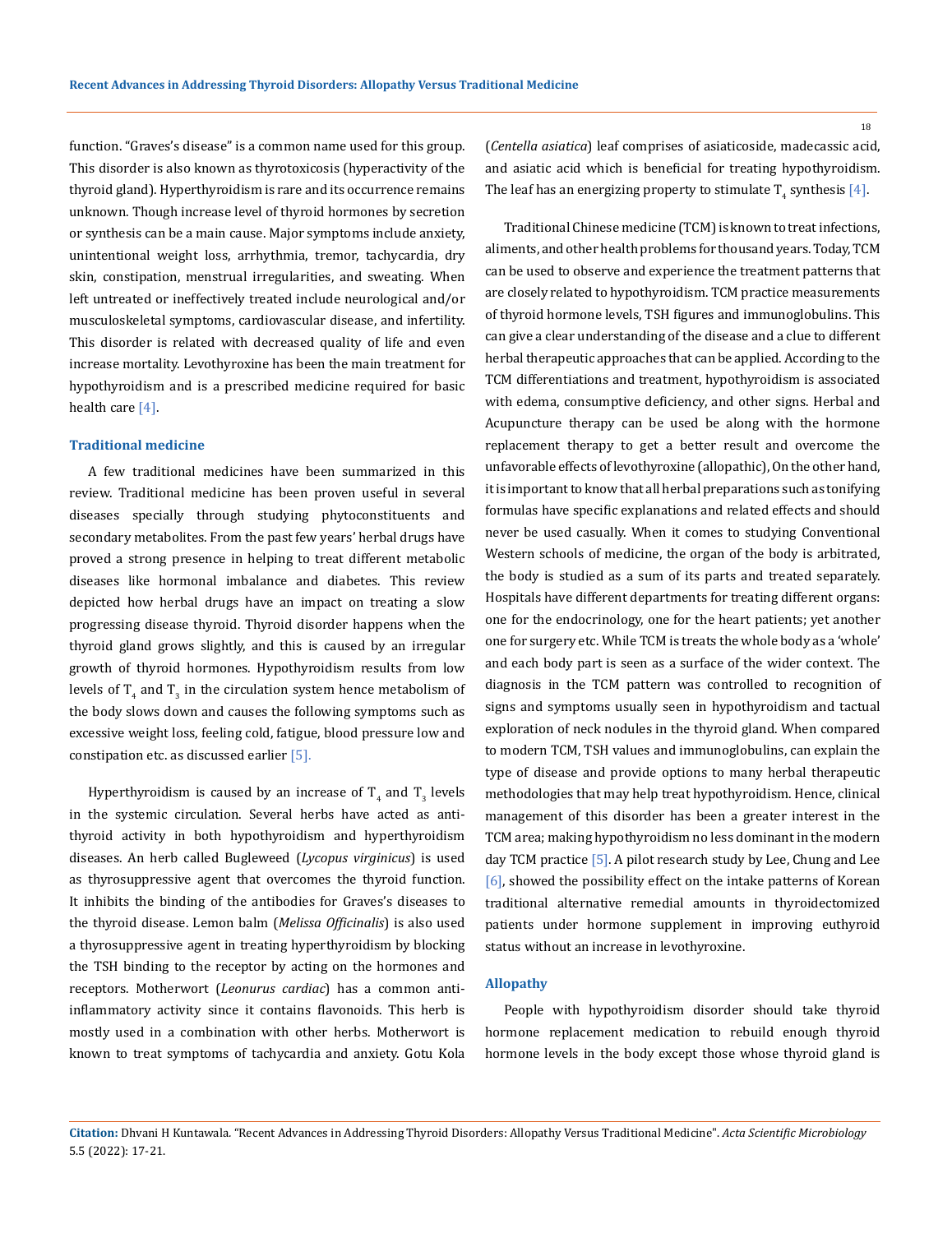short term or reversible. These medications have been designed with different options, that differ not only with their content but their purpose. There are some goals of this medication: lessen the size of an enlarged goiter if there, removal symptoms of hypothyroidism, control the TSH level, and avoid becoming hyperthyroid. Many kinds of drugs are used to treat hypothyroidism such as Levothyroxine, this is a synthetic form of  $T<sub>4</sub>$  hormone that should be converted into  $T<sub>2</sub>$  to be used by the cells. Liothyronine is a manufactured form of  $T_{3'}$ ,  $T_{4}$  monotherapy and is recommended as a combination of  $T_{\rm 4}/T_{\rm 3}$  therapy to treat hypothyroidism. Therefore, this medication is usually preferred. Research has been ongoing if the combination of  $\rm T_4/T_3$  therapy can benefit a group of people with hypothyroidism who have a genetic mutation. This research maybe a valuable study to a future alteration on taking care of thyroid. Natural desiccated thyroid (NDT) also known as a natural thyroid, is prescribed as a drug that is obtained from a dried thyroid gland of pigs. NDT has both  $T_4$  and  $T_3$ . Most doctors do not prescribe the use of this drugs because it contains the ratio of  $T_4$  to  $T_3$  which does not match the ratio of  $T_4$  to  $T_3$  in humans, hence only selective patients may respond well to NDT.

Hyperthyroidism is caused by Grave's disease, non-cancerous thyroid nodules, inflammation of thyroid and failure of pituitary gland. Treating hyperthyroidism is more complicated than hypothyroidism, it requires one or more treatments: radioactive iodine (RAI), anti-thyroid drug and thyroidectomy which is a surgery to remove the gland. The only medications required for hyperthyroidism are anti- thyroid drugs such Tapazole which inhibits the thyroid from using iodine from the diet to yield thyroid hormone and propylthiouracil hinders the thyroid gland from using iodine, hence this slows the overproduction of thyroid hormone. it prohibits the conversion of thyroid hormone  $\rm T^{}_4$  and T3. Thyroid cancer is treated with surgery, by the removal of the whole thyroid gland or the lobe of the thyroid gland. Medication called Levothyroxine is required after surgery, this drug is used to treat hypothyroidism because thyroid surgery for cancer is carried out for other cases of underactive thyroid. Suppressing of the TSH is vital for prevention of the cancer to return. Radioactive-Iodine therapy is used for large thyroid cancer that has spread to the lymph nodes or a higher risk for a recurrent cancer. Iodine given in a hospital setting in either liquid form or tablet, the goal is to kill off any cancer cells that will be present after surgery and destroy any remains of thyroid tissue. Chemotherapy works by killing the

dividing cells, like cancer cells. Researchers have developed many drugs called "targeted therapies" that will target specific markers on cells that have cancer. Nexavar and Lenvima are drugs that have been used - kinase inhibitors work by hindering thyroid cancers from growing and producing new blood vessels [7].

Other advances include Serum thyroid-stimulating (TSH) testing, this is a best screening tool for thyroid dysfunction. To assess palpable goiter and thyroid nodules, thyroid ultrasound is used. For thyroid nodules, an ultrasound fine needle biopsy is utilized, this will depend on the size and sonographic appearance. Biopsy should be seen regularly on tiny nodules around the range of <1 cm. It is still debatable whether pregnant women can be screened for thyroid disorder, tests during pregnancy are not well found, and it is unsure if thyroxine cure for pregnant women with serum TSH levels between 2.5 and 4.0 mU/L is helpful. Recommendation of iodine supplement is given during pregnancy [8].

According to Burch [9] some drug side effects are known to affect thyroid function or analysis of the results of thyroid laboratory testing. Drugs alter the binding of thyroid hormone to protein transporters and the modification of  $T_4$  and  $T_3$  as well as the metabolism and recovery of thyroid hormone. Many drugs have affected the efficiency of thyroid hormone therapy, entailing to be watchful to stop undertreatment along with the drugs they are being taken and overtreatment after they have been stopped. Knowing these interactions, allows clinicians to keep a track of patients for them, and to avoid testing and treatment that are unnecessary.

### **The future**

Human history is called the history of medicines that is used to treat and stop different kinds of diseases. It is necessary to keep producing better drugs to counter danger from illnesses and survival of the species. Modern medicine has advanced from traditional medicine in two ways: drugs that have the same effects and drugs with various effects from those of traditional medicine. In the past of drug development, it has been proven that many drugs have been obtained as an outcome of inspiration from traditional medicine. Natural products have not met the exact requirements when it comes to the application of, and search into. In the future, research, new ideas, pharmacology network, and big data will

19

**Citation:** Dhvani H Kuntawala*.* "Recent Advances in Addressing Thyroid Disorders: Allopathy Versus Traditional Medicine". *Acta Scientific Microbiology*  5.5 (2022): 17-21.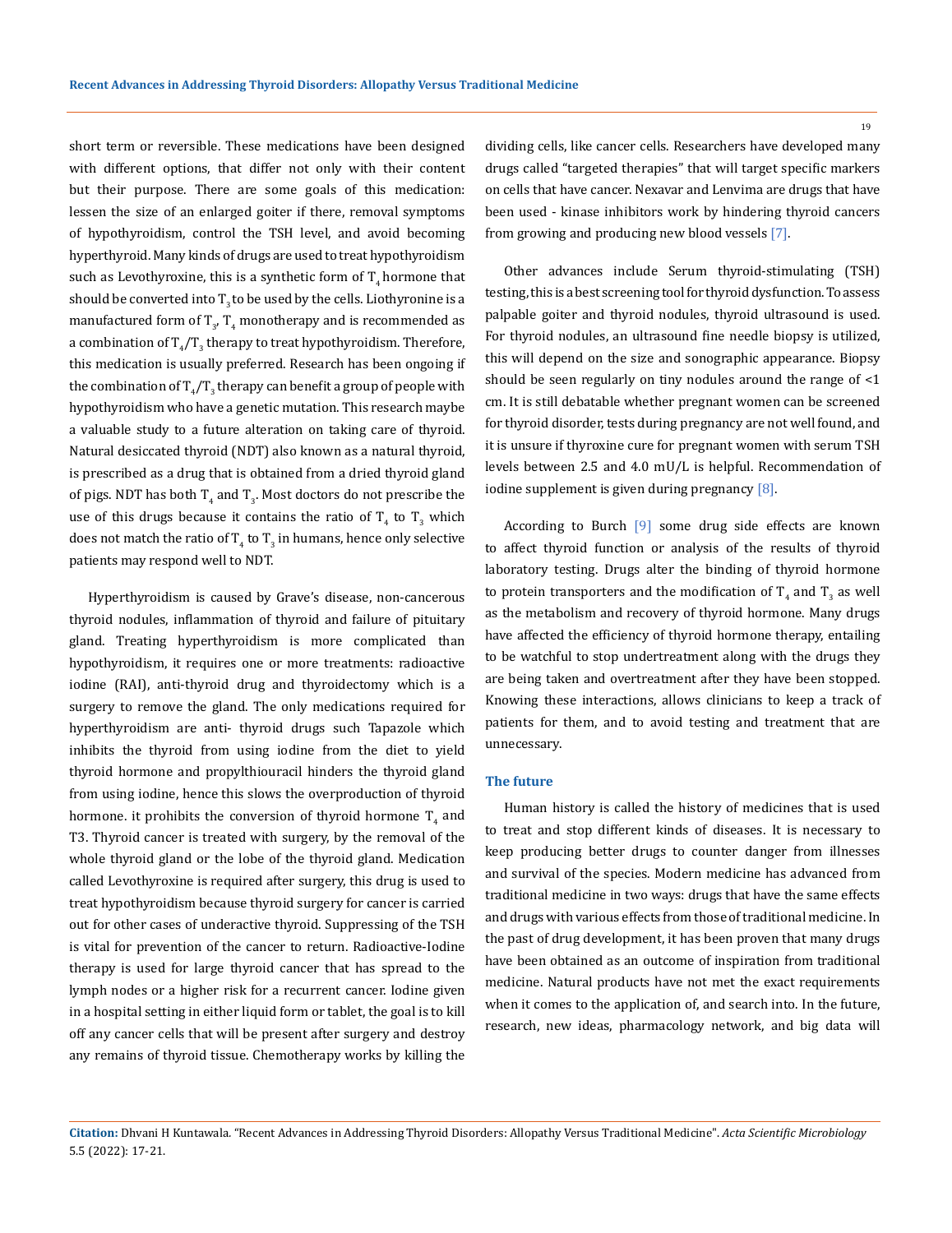20

make it possible to explain mechanisms of natural products and traditional medicine from better drugs [10].

Nonthionamide antithyroid drugs (NTADs) can be useful in controlling symptoms of hyperthyroidism in some occasions where thionamide cannot be used. NTADs have different side effects, indications, and mechanisms of action. These differences can help a clinician choose the right drugs for the patients. Different remedies for Graves' disease such as rituximab, thyroid-stimulating hormone receptor antagonist (TSHR), small-molecule ligands (SMLs) and Monoclonal antibodies (MAbs) are being investigated [11], another clinical observation was made where patients with thyroid disorders were treated with Ayurvedic medicine (an old system of medicine in India that uses herbal based medicines to cure diseases) upon the state of each patient. Consistent results were observed for thyroid treatment and further studies should continue to understand the mechanism of ksheerbala (preparation of Sida corifolia in milk) particularly.

It may be beneficial in knowing how Ayurvedic drugs can work in a physical state, especially in thyroid disorders to start with  $[12]$ . Large evidence depicted that subclinical and clinical hyperthyroidism can increase the risk of May solid cancerous growth while hypothyroidism may reduce or delay the onset of cancer. Studies supported a dysregulation of the thyroid hormone that turns secondary to cancer treatment or thyroid hormone supplement was seen to affect cancer outcomes. To date, preclinical and clinical research in many cancer types have shown future outcomes following chemical reduction of thyroid hormones or alteration [13]. Treatment with Mifepristone in patients that have Cushing syndrome can make a difference in thyroid hormone levels, of which effect the thyroid hormone metabolism remains poorly understood, in patients with central hypothyroidism (CH), more data is needed to determine its pathophysiology and prevalence involved. Mifepristone should be studied further for long term treatment [14,15].

## **Conclusion**

Treatment for thyroid diseases and symptoms can vary on the type of problems you have. To look at it, these thyroid disorders can be treated/cured through allopathy or traditional medicine or, in some cases, surgery. Both allopathy and traditional medicines have their pros and cons and can be studied further for better treatment to thyroid patients that have disorders. Further research should be carried in the areas of hypothyroidism and use of levothyroxine monotherapy. Focus should be on further clinical studies to investigate the signs for adding thyroxine to the treatment for Graves' disease.

### **Bibliography**

- 1. Screening I., *et al*[. "Pathophysiology and Diagnosis of Thyroid](https://www.ncbi.nlm.nih.gov/books/NBK221541/)  [Disease" \(2003\).](https://www.ncbi.nlm.nih.gov/books/NBK221541/)
- 2. Kumar K., *et al*[. "Diet and thyroid myths and facts".](https://www.jmnn.org/article.asp?issn=2278-1870;year=2014;volume=3;issue=2;spage=60;epage=65;aulast=Sharma;aid=JMedNutrNutraceut_2014_3_2_60_131954amp/) *Journal of [Medical Nutrition and Nutraceuticals,](https://www.jmnn.org/article.asp?issn=2278-1870;year=2014;volume=3;issue=2;spage=60;epage=65;aulast=Sharma;aid=JMedNutrNutraceut_2014_3_2_60_131954amp/)* 3.2 (2014): 180.
- 3. Chiovato L., *et al*[. "Hypothyroidism in Context: Where We've](https://doi.org/10.1007/s12325-019-01080-8)  [Been and Where We're Going". A](https://doi.org/10.1007/s12325-019-01080-8)*dvances in Therapy* 36 (2019): [47-58.](https://doi.org/10.1007/s12325-019-01080-8)
- 4. Gupta A., *et al*[. International Journal of Pharmacy and](https://www.researchgate.net/publication/301888687_herbal_drugs_for_thyroidpdf)  [Biological Sciences \[Ebook\] \(2016\): 62-70.](https://www.researchgate.net/publication/301888687_herbal_drugs_for_thyroidpdf)
- 5. [Malikov D. "Traditional Chinese Medicine Approach to](https://medcraveonline.com/IJCAM/traditional-chinese-medicine-approach-to-hypothyroidism.html)  Hypothyroidism". *[International Journal of Complementary and](https://medcraveonline.com/IJCAM/traditional-chinese-medicine-approach-to-hypothyroidism.html)  [Alternative Medicine](https://medcraveonline.com/IJCAM/traditional-chinese-medicine-approach-to-hypothyroidism.html)* 5.1 (2017).
- 6. Lee J., *et al*[. "The effect of Korean traditional alternative](https://www.researchgate.net/publication/318292666_The_effect_of_Korean_traditional_alternative_medicine_products_on_thyroid_function_level_in_post-total_thyroidectomy_patients_A_pilot_study)  [medicine products on thyroid function level in post-total](https://www.researchgate.net/publication/318292666_The_effect_of_Korean_traditional_alternative_medicine_products_on_thyroid_function_level_in_post-total_thyroidectomy_patients_A_pilot_study)  [thyroidectomy patients: A pilot study".](https://www.researchgate.net/publication/318292666_The_effect_of_Korean_traditional_alternative_medicine_products_on_thyroid_function_level_in_post-total_thyroidectomy_patients_A_pilot_study) *Korean Journal of [Clinical Oncology](https://www.researchgate.net/publication/318292666_The_effect_of_Korean_traditional_alternative_medicine_products_on_thyroid_function_level_in_post-total_thyroidectomy_patients_A_pilot_study)* 13.1 (2017): 39-42.
- 7. [Mary S. "Medications That May Be Used to Treat Your Thyroid](https://www.verywellhealth.com/thyroid-disease-medications-3231845)  [Disease" \(2020\).](https://www.verywellhealth.com/thyroid-disease-medications-3231845)
- 8. [Walsh J. "Managing thyroid disease in general practice".](https://onlinelibrary.wiley.com/doi/abs/10.5694/mja16.00545)  *[Medical Journal of Australia](https://onlinelibrary.wiley.com/doi/abs/10.5694/mja16.00545)* 205.4 (2016): 179-184.
- 9. [Burch H. "Drug Effects on the Thyroid".](https://www.nejm.org/doi/full/10.1056/NEJMra1901214) *New England Journal of Medicine* [381.8 \(2019\): 749-761.](https://www.nejm.org/doi/full/10.1056/NEJMra1901214)
- 10. Yuan H., *et al*[. "The Traditional Medicine and Modern Medicine](https://www.mdpi.com/1420-3049/21/5/559)  [from Natural Products".](https://www.mdpi.com/1420-3049/21/5/559) *Molecules* 21.5 (2016): 559.
- 11. Suwansaksri N., *et al*[. "Nonthionamide Drugs for the Treatment](https://www.hindawi.com/journals/ije/2018/5794054/)  [of Hyperthyroidism: From Present to Future".](https://www.hindawi.com/journals/ije/2018/5794054/) *International [Journal of Endocrinology](https://www.hindawi.com/journals/ije/2018/5794054/)* (2018): 1-10.
- 12. [Kakkassery A. "Effective Ayurveda therapy to treat thyroid](http://www.ayurvedjournal.com/Volume5issue1.html)  disorders". *[Journal of Ayurvedic and Herbal Medicine](http://www.ayurvedjournal.com/Volume5issue1.html)* 5.1 [\(2019\): 10-12.](http://www.ayurvedjournal.com/Volume5issue1.html)
- 13. Krashin E., *et al*[. "Thyroid Hormones and Cancer: A](https://www.frontiersin.org/articles/10.3389/fendo.2019.00059/full)  [Comprehensive Review of Preclinical and Clinical Studies".](https://www.frontiersin.org/articles/10.3389/fendo.2019.00059/full)  *[Frontiers in Endocrinology](https://www.frontiersin.org/articles/10.3389/fendo.2019.00059/full)* (2019): 10.

**Citation:** Dhvani H Kuntawala*.* "Recent Advances in Addressing Thyroid Disorders: Allopathy Versus Traditional Medicine". *Acta Scientific Microbiology*  5.5 (2022): 17-21.